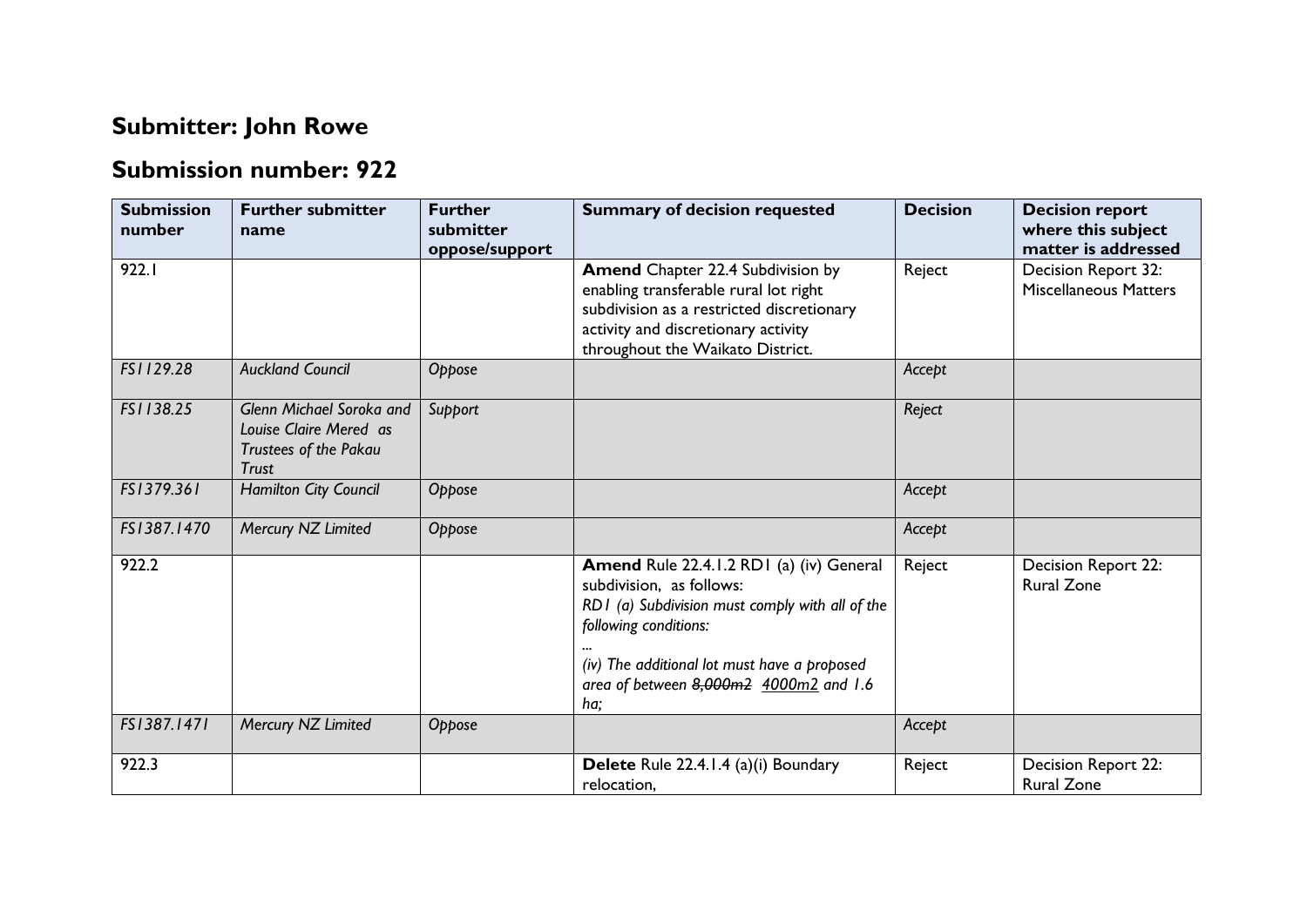| <b>Submission</b><br>number | <b>Further submitter</b><br>name | <b>Further</b><br>submitter<br>oppose/support | <b>Summary of decision requested</b>                                                                                                                                                                                                | <b>Decision</b> | <b>Decision report</b><br>where this subject<br>matter is addressed |
|-----------------------------|----------------------------------|-----------------------------------------------|-------------------------------------------------------------------------------------------------------------------------------------------------------------------------------------------------------------------------------------|-----------------|---------------------------------------------------------------------|
|                             |                                  |                                               | <b>OR</b><br><b>Amend Rule 22.4.1.4 (a)(i) Boundary</b><br>relocation to allow application of this rule<br>to more than two existing Records of Title.                                                                              |                 |                                                                     |
| FS1387.1472                 | Mercury NZ Limited               | Oppose                                        |                                                                                                                                                                                                                                     | Accept          |                                                                     |
| 922.4                       |                                  |                                               | Delete the maximum number of titles<br>from Rule 22.4.1.5 Rural Hamlet<br>Subdivision.                                                                                                                                              | Reject          | Decision Report 22:<br><b>Rural Zone</b>                            |
| 922.5                       |                                  |                                               | <b>Amend Rule 22.4.1.6 Conservation lot</b><br>subdivision, so that this rule provides for<br>riparian planting and clarification on<br>enhancement planting for Significant<br>Natural Areas.                                      | Reject          |                                                                     |
| 922.6                       |                                  |                                               | Amend Rule 22.3.2 PI(b)(i) Minor<br>dwelling, as follows:<br>(i) The minor dwelling must be located within<br>20m 150m of the dwelling;                                                                                             | Accept in Part  | Decision Report 22:<br><b>Rural Zone</b>                            |
| FS1387.1473                 | Mercury NZ Limited               | Oppose                                        |                                                                                                                                                                                                                                     | Accept in part  |                                                                     |
| 922.7                       |                                  |                                               | Amend Rule 22.3.7.1 Building Setbacks -<br>All boundaries, by deleting P1 (a)(iii) and<br>amending P1 (a)(iv) as shown below:<br>P1 (a) A habitable building located on a site<br>less than 1.6ha must be set back a minimum<br>of: | Reject          | Decision Report 22:<br><b>Rural Zone</b>                            |
|                             |                                  |                                               | (iii) 25m from the boundary of an adjoining site<br>that is 6ha or more:<br>(iv) 12m from the boundary of an adjoining<br>site, that is less than 6ha.                                                                              |                 |                                                                     |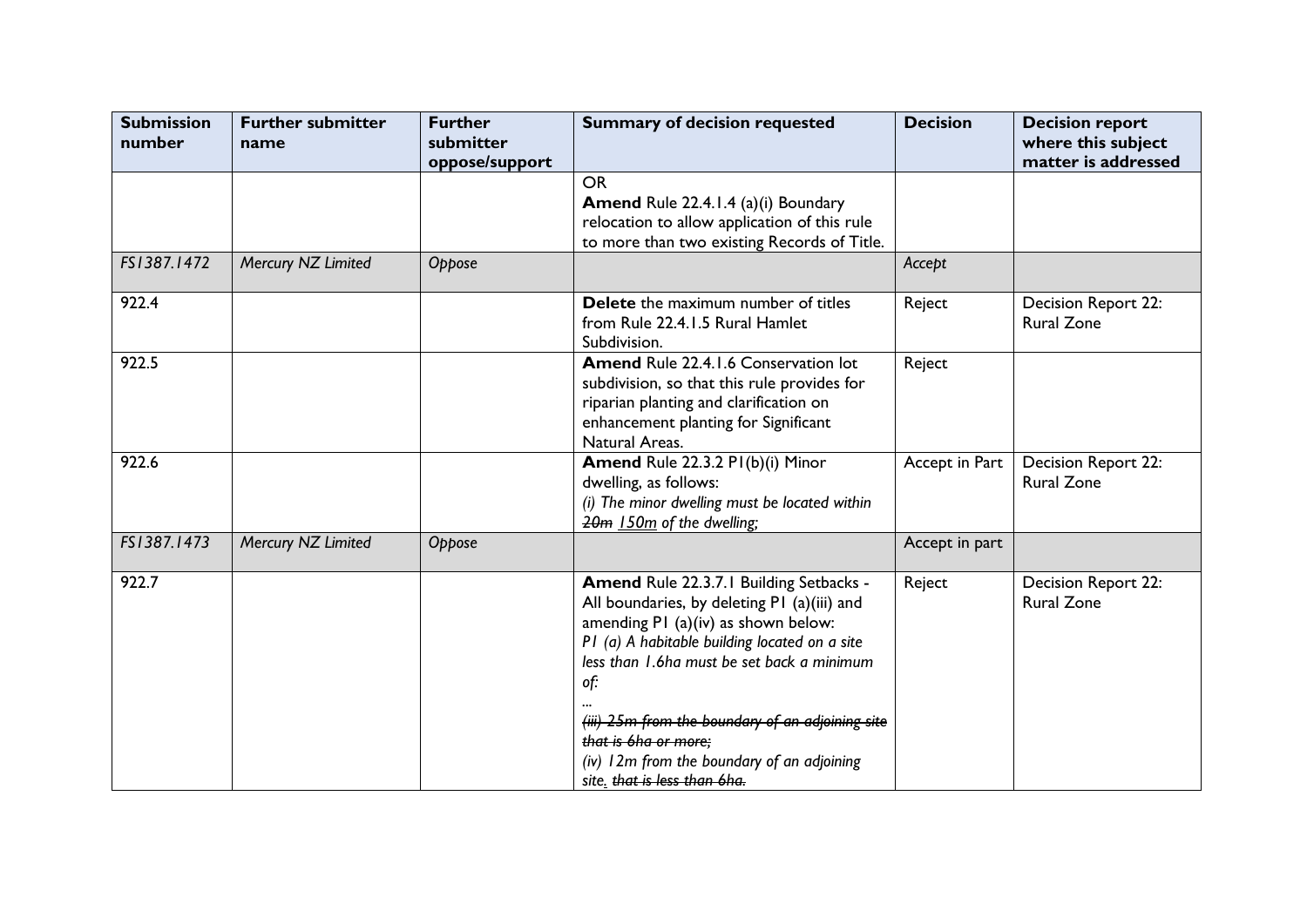| <b>Submission</b><br>number | <b>Further submitter</b><br>name | <b>Further</b><br>submitter | <b>Summary of decision requested</b>                                                                                                                                                                                                                                                                                         | <b>Decision</b> | <b>Decision report</b><br>where this subject   |
|-----------------------------|----------------------------------|-----------------------------|------------------------------------------------------------------------------------------------------------------------------------------------------------------------------------------------------------------------------------------------------------------------------------------------------------------------------|-----------------|------------------------------------------------|
|                             |                                  | oppose/support              |                                                                                                                                                                                                                                                                                                                              |                 | matter is addressed                            |
| 922.8                       |                                  |                             | Amend Rule 22.3.7.1 P2 (a)(iii) Building<br>Setbacks - All boundaries, as follows:<br>P2 (a) A non-habitable building located on a<br>Record of Title less than 1.6ha must be set<br>back a minimum of:<br>(iii) $\frac{12m}{12m}$ from every boundary other than a                                                          | Reject          | Decision Report 22:<br><b>Rural Zone</b>       |
| 922.9                       |                                  |                             | road boundary.<br>Amend Rule 22.3.7.1 P3 (a)(iii) Building<br>Setbacks - All boundaries, as follows:<br>P3 (a) A habitable building located on a Record<br>of Title 1.6ha or more must be set back a<br>minimum of:<br>(iii) 25m 12m from every boundary other than<br>a road boundary.                                      | Reject          | Decision Report 22:<br><b>Rural Zone</b>       |
| 922.10                      |                                  |                             | Amend Rule 16.4.1 RD1 (a)(i) Subdivision<br>- General, as follows:<br>RD1 (a) Subdivision must comply with all of the<br>following conditions:<br>(i) Proposed lots must have a minimum net site<br>area of 450m2 400m2, except where the<br>proposed lot is an access allotment or utility<br>allotment or reserve to vest; | Reject          | Decision Report 14:<br><b>Residential Zone</b> |
| 922.11                      |                                  |                             | Amend Rule 16.4.1 RD1 (a)(iv) Subdivision<br>- General, to include an area requirement<br>before triggering a "rear lot" rule, e.g. I<br>hectare.                                                                                                                                                                            | Accept in part  | Decision Report 14:<br><b>Residential Zone</b> |
| FS1387.1474                 | Mercury NZ Limited               | Oppose                      |                                                                                                                                                                                                                                                                                                                              | Accept in part  | Decision Report 14:<br><b>Residential Zone</b> |
| 922.12                      |                                  |                             | <b>Amend Rule 22.4.1.5 Rural Hamlet</b><br>Subdivision to be a discretionary activity                                                                                                                                                                                                                                        | Reject          | Decision Report 22:<br><b>Rural Zone</b>       |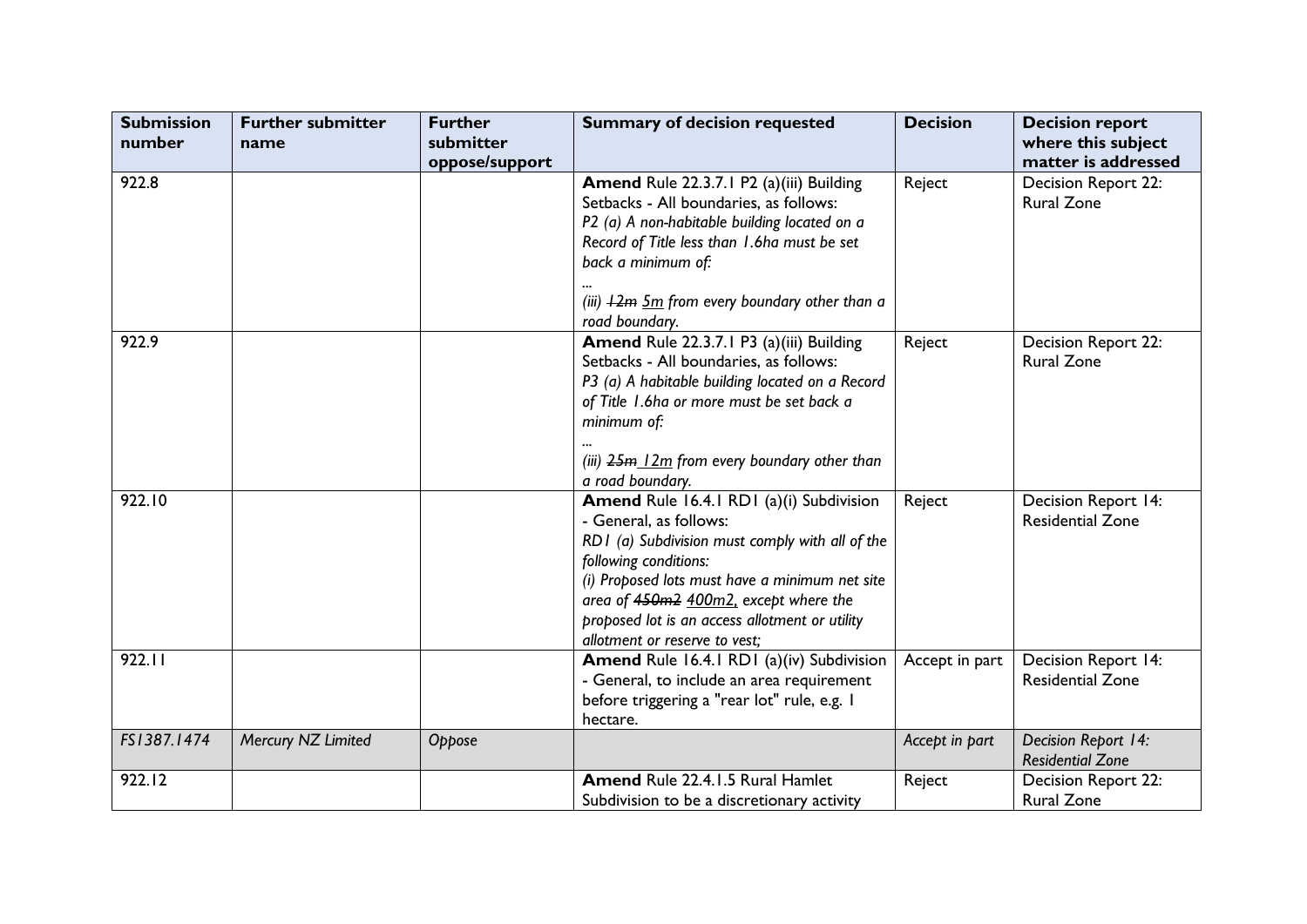| <b>Submission</b><br>number | <b>Further submitter</b><br>name | <b>Further</b><br>submitter<br>oppose/support | <b>Summary of decision requested</b>                                                                                                                                                                                                                                                                                                                                                                                                                | <b>Decision</b> | <b>Decision report</b><br>where this subject<br>matter is addressed |
|-----------------------------|----------------------------------|-----------------------------------------------|-----------------------------------------------------------------------------------------------------------------------------------------------------------------------------------------------------------------------------------------------------------------------------------------------------------------------------------------------------------------------------------------------------------------------------------------------------|-----------------|---------------------------------------------------------------------|
|                             |                                  |                                               | rather than a non-complying activity if there<br>is non-compliance with Rule 22.4.1.5 RD1<br>$(a)(i)-(v).$                                                                                                                                                                                                                                                                                                                                          |                 |                                                                     |
| 922.13                      |                                  |                                               | Delete Rule 22.4.1.2 (v) General<br>Subdivision regarding high class soils.                                                                                                                                                                                                                                                                                                                                                                         | Reject          | Decision Report 22:<br><b>Rural Zone</b>                            |
| FS1387.1475                 | Mercury NZ Limited               | Oppose                                        |                                                                                                                                                                                                                                                                                                                                                                                                                                                     | Accept          |                                                                     |
| 922.14                      |                                  |                                               | <b>Delete</b> Rural Zone - General Subdivision<br>Rule 22.4.1.2(a)(v) regarding high class soils.                                                                                                                                                                                                                                                                                                                                                   | Reject          | Decision Report 22:<br><b>Rural Zone</b>                            |
| FS1387.1476                 | Mercury NZ Limited               | Oppose                                        |                                                                                                                                                                                                                                                                                                                                                                                                                                                     | Accept          |                                                                     |
| 922.15                      |                                  |                                               | Amend Rule 22.3.7.1 Building Setbacks -<br>Al boundaries, so that P4 (a)(iii) reads as<br>follows:<br>P4 (a) A non-habitable building located on a<br>Record of Title 1.6ha or more must be set<br>back a minimum of:<br>(iii) $12m-5m$ from every boundary other than a<br>road boundary.                                                                                                                                                          | Reject          | Decision Report 22:<br><b>Rural Zone</b>                            |
| 922.16                      |                                  |                                               | Amend Rule 22.3.7.2 Building setback -<br>sensitive land use, by adding text to PI (a)<br>(iv) and (v) to confirm that the specified<br>separation distances are measured from the<br>identified Aggregate Extraction Area<br>rather than the title boundaries that<br>contain this extraction area.<br><b>OR</b><br><b>Amend the definition of 'Aggregate</b><br>Extraction Area' in Chapter 13: Definitions<br>so that it refers to the consented | Reject          | Decision Report 22:<br><b>Rural Zone</b>                            |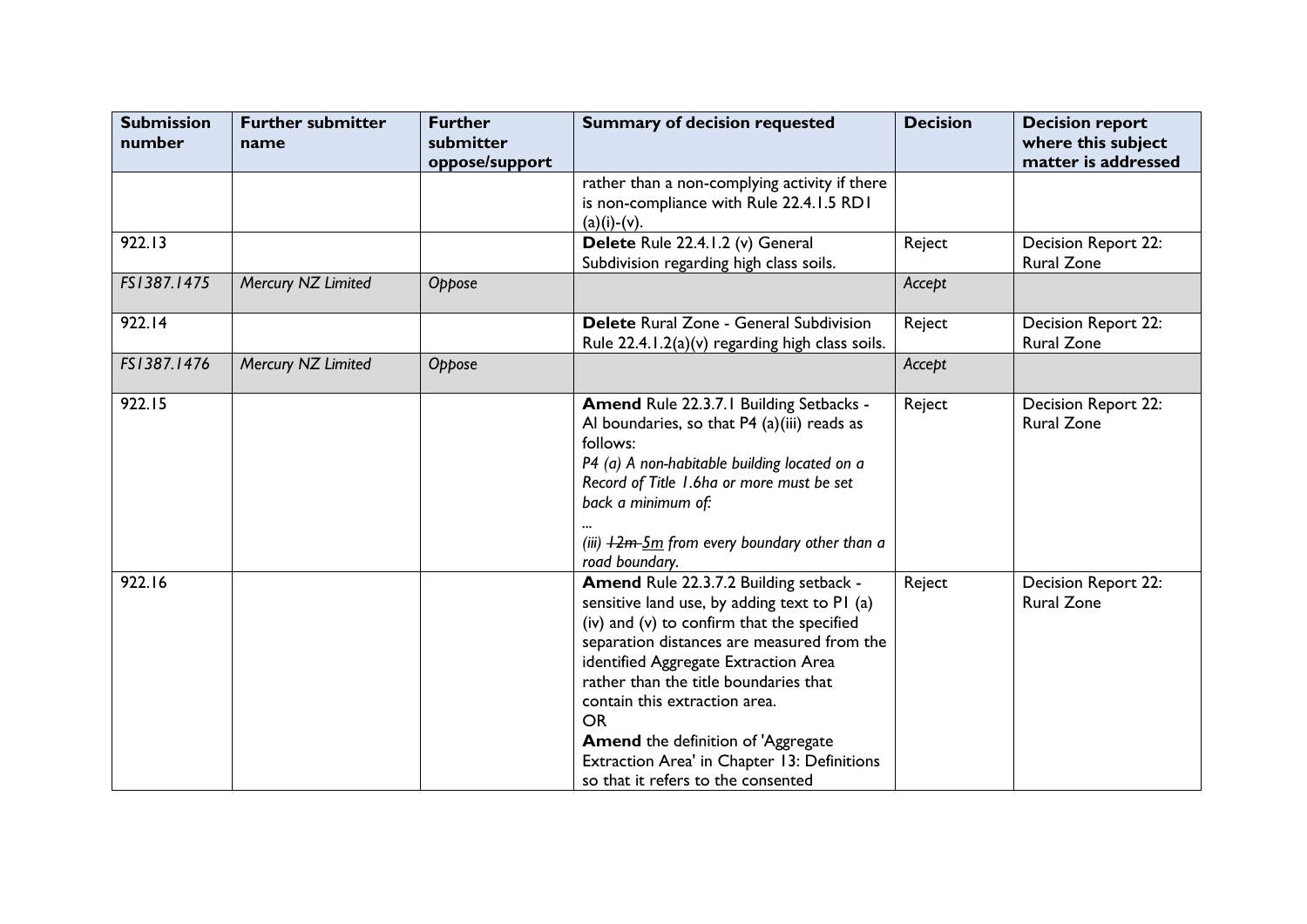| <b>Submission</b><br>number | <b>Further submitter</b><br>name      | <b>Further</b><br>submitter<br>oppose/support | <b>Summary of decision requested</b>                                                                                                                                                                                                                                        | <b>Decision</b> | <b>Decision report</b><br>where this subject<br>matter is addressed |
|-----------------------------|---------------------------------------|-----------------------------------------------|-----------------------------------------------------------------------------------------------------------------------------------------------------------------------------------------------------------------------------------------------------------------------------|-----------------|---------------------------------------------------------------------|
|                             |                                       |                                               | extraction area, rather than the title<br>boundary of the subject site.                                                                                                                                                                                                     |                 |                                                                     |
| FS1292.81                   | <b>McPherson Resources</b><br>Limited | Support                                       |                                                                                                                                                                                                                                                                             | Reject          |                                                                     |
| FS1334.84                   | Fulton Hogan Limited                  | Oppose                                        |                                                                                                                                                                                                                                                                             | Accept          |                                                                     |
| FS1387.1477                 | Mercury NZ Limited                    | Oppose                                        |                                                                                                                                                                                                                                                                             | Accept          |                                                                     |
| 922.17                      |                                       |                                               | Amend Rule 22.3.7.2 PI (a)(vii) Building<br>setback - sensitive land use, as follows:<br>(a) Any building for a sensitive land use must<br>be set back a minimum of:<br>(vii) 300m from the actual boundary of<br>another site containing an intensive farming<br>activity; | Reject          | Decision Report 22:<br><b>Rural Zone</b>                            |
| FS1265.74                   | <b>Mainland Poultry Limited</b>       | Support                                       |                                                                                                                                                                                                                                                                             | Reject          |                                                                     |
| FS1387.1478                 | Mercury NZ Limited                    | Oppose                                        |                                                                                                                                                                                                                                                                             | Accept          |                                                                     |
| 922.18                      |                                       |                                               | Amend Rule 22.4.9 RD1 (a)(iii) Subdivision<br>- Building platform, as follows:<br>(a) Subdivision, other than an access or utility<br>allotment, must provide a building platform on<br>the proposed lot that:<br>(ii) Has an average gradient not steeper than<br>$+81:6;$ | Reject          | Decision Report 22:<br><b>Rural Zone</b>                            |
| 922.19                      |                                       |                                               | Delete Rule 23.4.2 RD1 (a)(i) General<br>Subdivision<br><b>AND</b>                                                                                                                                                                                                          | Reject          | Decision Report 18:<br><b>Country Living Zone</b>                   |